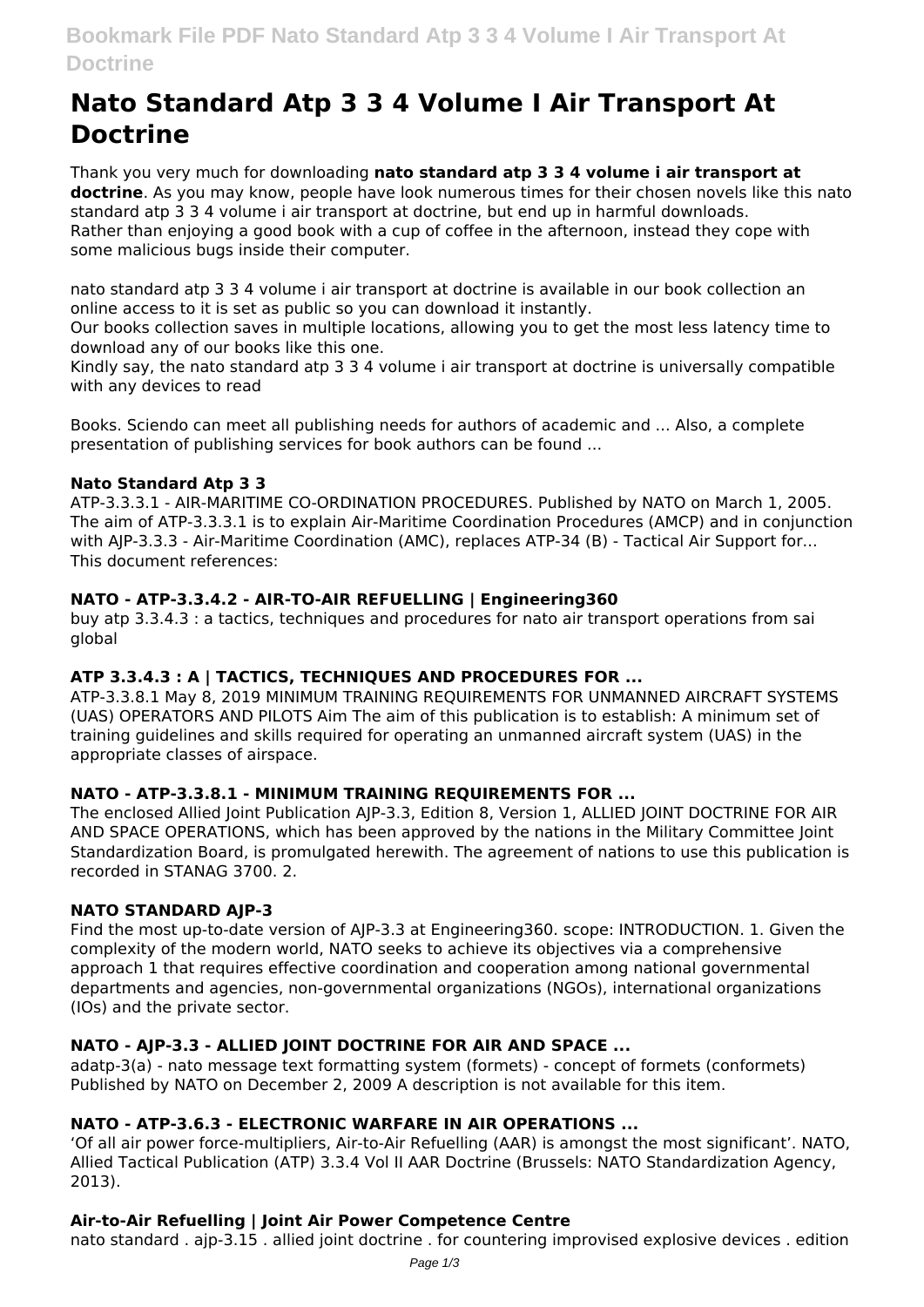# c version 1 . february 2018 . north atlantic treaty organization

# **NATO STANDARD AJP-3.15 ALLIED JOINT DOCTRINE FOR ...**

Standardization Agreements (STANAGs) A STANAG is a normative document that records an agreement among several or all NATO member states – ratified at the authorized national level – to implement a standard, in whole or in part, with or without reservation.

# **NATO - e-Library**

NATO Encyclopedia (Archived) This is a compilation of archived online topic pages which explain every aspect of the Organization: its origin and fundamental security tasks, policies and decisionmaking processes, peace-support and crisis-management operations and how the Alliance tackles threats and develops capabilities.

#### **NATO - Publications**

The enclosed Allied Tactical Publication ATP-3.3.4.2 Edition C Version 1, Air-to-Air Refuelling has been approved by the nations in the MCASB, is promulgated herewith. The agreement of nations to use this publication is recorded in ST ANAG 3971. 2. ATP-3.3.4.2 Edition C Version 1 is effective upon receipt.

# **Edition C Version 1 NOVEMBER 2013**

ATP-3.3.7. April 22, 2014. GUIDANCE FOR THE TRAINING OF UNMANNED AIRCRAFT SYSTEMS (UAS) OPERATORS. Aim. The aim of this publication is to establish both: A. A broad set of training guidelines and the skills required for operating UAS in the appropriate classes of airspace. B.

# **NATO - ATP-3.3.7 - GUIDANCE FOR THE TRAINING OF UNMANNED ...**

NATO UNCLASSIFIED NORTH ATLANTIC TREATY ORGANIZATION (NATO) NATO STANDARDIZATION AGENCY (NSA) NATO LETTER OF PROMULGATION 22 April 2014 1. The enclosed Standards Related Document, ATP-3.3.7.1, Edition A, Version 1, UAS TACTICAL POCKET GUIDE, which has been approved in conjuction with ATP-3.3.7 (STANAG 4670) by the nations in the Military Committee Air Standardization Board (MCASB), is promulgated herewith.

# **STANDARDS RELATED DOCUMENT ATP-3.3.7.1 UAS TACTICAL POCKET ...**

Standardization Agreements / Accords de normalisation . NATO Standardization Agreements for procedures and systems and equipment components, known as STANAGs, are developed and promulgated by the NATO Standardization Agency in conjunction with the Conference of National Armaments Directors and other authorities concerned.

#### **NATO - STANAGs**

NATO STANDARDIZATION AGENCY (NSA) NATO LETTER OF PROMULGATION . 22 January 2010 . 1. ATP-3.3.4.2(B) (ATP-56(B» Change 2 - AIR TO AIR REFUELLING is a NATO Publication RELEASABLE BY INTERNET. The aglreement of NATO nations to use this publication is recorded in STANAG 3971. 2. ATP-3.3.4.2(B) (ATP-56(B» Change 2 is effective on 1. st

# **ATP-56(B) AIR-TO-AIR REFUELLING (AJP 3.3.4.2)**

This article is about the list of NATO agreements. For the specific agreement regarding gun magazines, see STANAG magazine. In NATO, a Standardization Agreement ( STANAG, redundantly: STANAG agreement) defines processes, procedures, terms, and conditions for common military or technical procedures or equipment between the member countries of the alliance.

#### **Standardization Agreement - Wikipedia**

NATO ATP-3.3.8.1 GUIDANCE FOR THE TRAINING OF UNMANNED AIRCRAFT SYSTEMS (UAS) OPERATORS Amendment by NATO Publication, 10/01/2016 This document is an amendment.

# **NATO ATP-3.3.8.1**

AJP-3.9(A) is intended primarily as guidance for NATO commanders and staffs. However, the doctrine is instructive to, and provides a useful framework for, operations conducted by a coalition  $of...$ 

# **Allied Joint Doctrine for Joint Targeting (AJP-3.9)**

1. ATP-56(A) - AIR TO AIR REFUELLING is a NATO UNCLASSIFIED publication. The agreement of